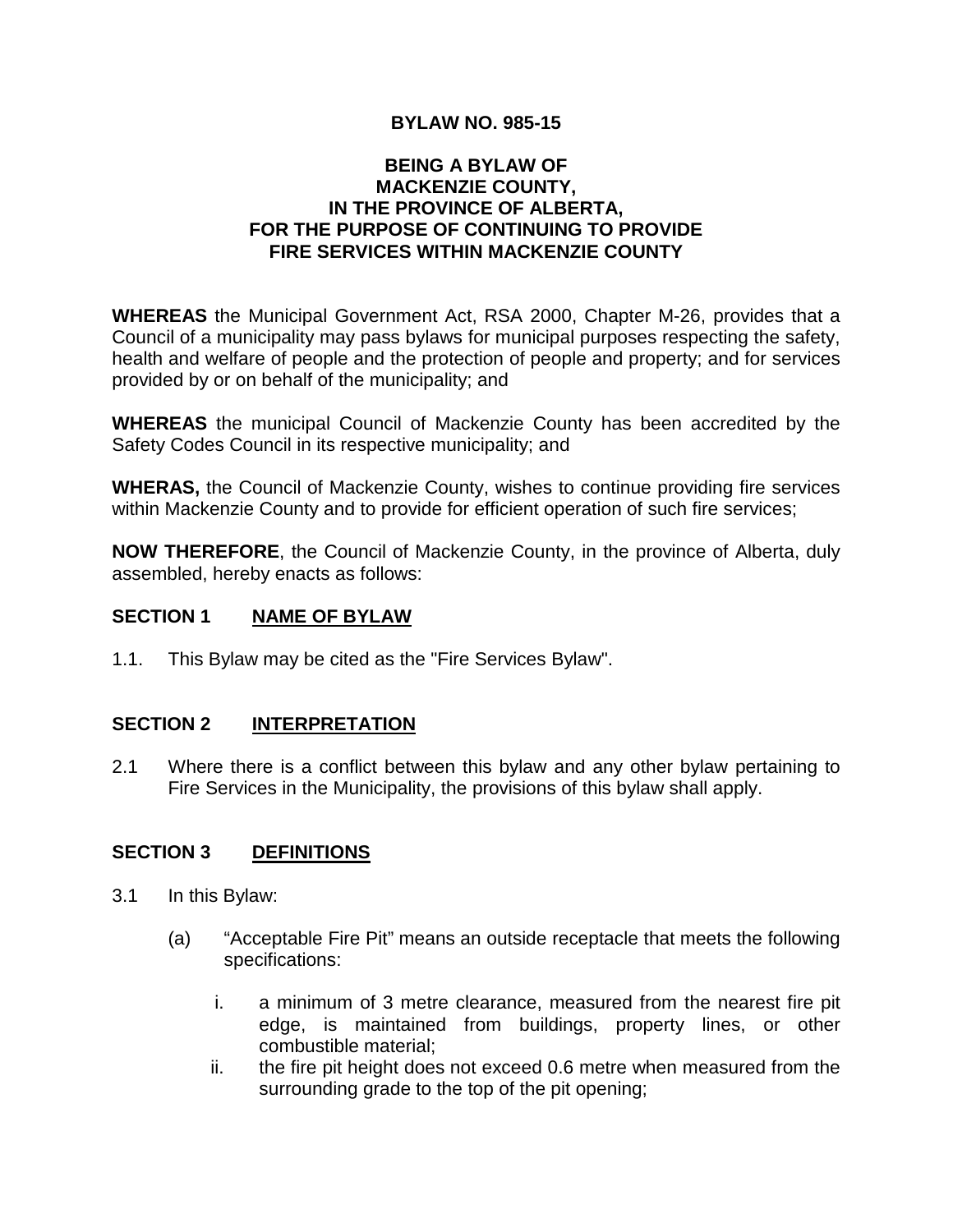- iii. the fire pit opening does not exceed 1 metre in width or diameter when measured between the widest points or outside edges;
- iv. the fire pit installation has enclosed sides made form bricks, concrete blocks, heavy gauge metal, or other non-combustible materials acceptable to the Fire Chief;
- v. which fire is set for the purpose of cooking, obtaining warmth or recreation; and
- vi. such fire may not be fueled with Prohibited Debris.
- (b) "Accepted" means acceptable to the Fire Chief.
- (c) "Accredited" means accredited by the Safety Codes Council in the fire discipline under the authority of the Safety Codes Act.
- (d) "Apparatus" means any vehicle provided with machinery, devices, Equipment or materials for firefighting as well as vehicles used to transport firefighters or supplies.
- (e) "Basic Response" means the provision of Fire Apparatus with firefighters in response to fires as outlined in the current Standard Operating Guidelines (SOG).
- (f) "Bylaw Officer" means a Bylaw Enforcement Officer appointed under section 555(1) of the Municipal Government Act, R.S.A. 2000, c. M-26 and in the execution of enforcement duties, responsible for the preservation and maintenance of the public peace.
- (g) "Council" means the Council of Mackenzie County.
- (h) "CAO" means that person appointed to the position and title of Chief Administrative Officer by the municipal Council of Mackenzie County and includes any person appointed by the Chief Administrative Officer to act as his/her appointee.
- (i) "Dangerous Goods" means any material or substance that may constitute an immediate or long term adverse effect to life, health, property or the environment when burned, spilled, leaked or otherwise released from its normal use, handling, storage or transportation environment and includes those products, substances and organisms covered by the Transportation of Dangerous Goods regulations.
- (j) "Deputy Chief" means the person appointed by Council as second in command of either Fort Vermilion, La Crete, or Zama fire districts.
- (k) "Emergency Unit" means any vehicle operated for emergency purposes by the Fire Service whether on land, water or by air.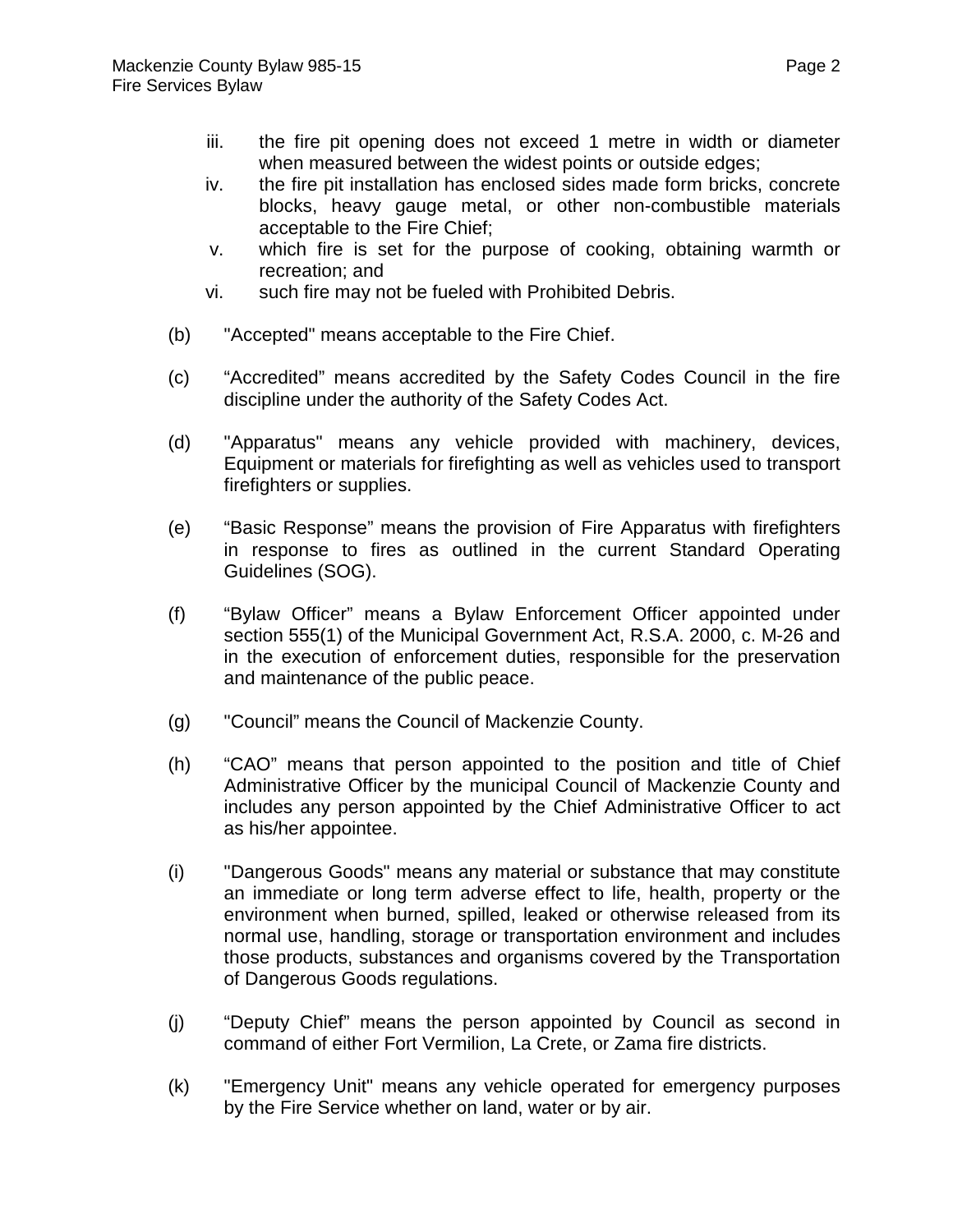- (l) "Equipment" means any tools, devices or material used by the Fire Service to combat an incident or other emergency.
- (m) "False Alarm" means any fire alarm that is set out needlessly, through willful or accidental, human or mechanical error, and to which the Fire Service responds.
- (n) "Fire Chief" means the person appointed by Council as head of either Zama, Fort Vermilion or La Crete fire districts.
- (o) "Fire Ground Commander" means the highest ranking member on the scene of a fire, rescue, Incident, or emergency.
- (p) "Fire Permit" is the written authority for burning in the Hamlets of the Municipality issued pursuant to this bylaw.
- (q) "Fire Permit Application" is the application form for burning in the Hamlets of the Municipality pursuant to this bylaw.
- (r) "Fire Protection" means all aspects of fire safety including but not limited to fire prevention, fire fighting or suppression, pre-fire planning, fire investigation, public education and information, training or other staff development and advising, and any other response to an Incident authorized by Council to respond to from time to time.
- (s) "Fire Service" means Fire Services as established and organized for the Municipality pursuant to the provisions of this Bylaw consisting of, among other things, all persons appointed or recruited to the various positions prescribed herein, all equipment, apparatus, materials and supplies used in the operation, training, maintenance and administration of the Fire Service, including all fire stations.
- (t) "Fire Works" means the fireworks listed in Class 7, Division 1, and Class 7, Division 2, Subsection 1 and 2 in Section 14 of the Explosives Regulations (Canada) and Section 5.8 of the Alberta Fire Code;
- (u) "Hamlet" shall mean the area within the Hamlet boundaries of Fort Vermilion, La Crete or Zama as declared by bylaw.
- (v) "He" shall mean either person of the male or female gender.
- (w) "Highway" has the same meaning as defined in the *Highway Traffic Act* of Alberta.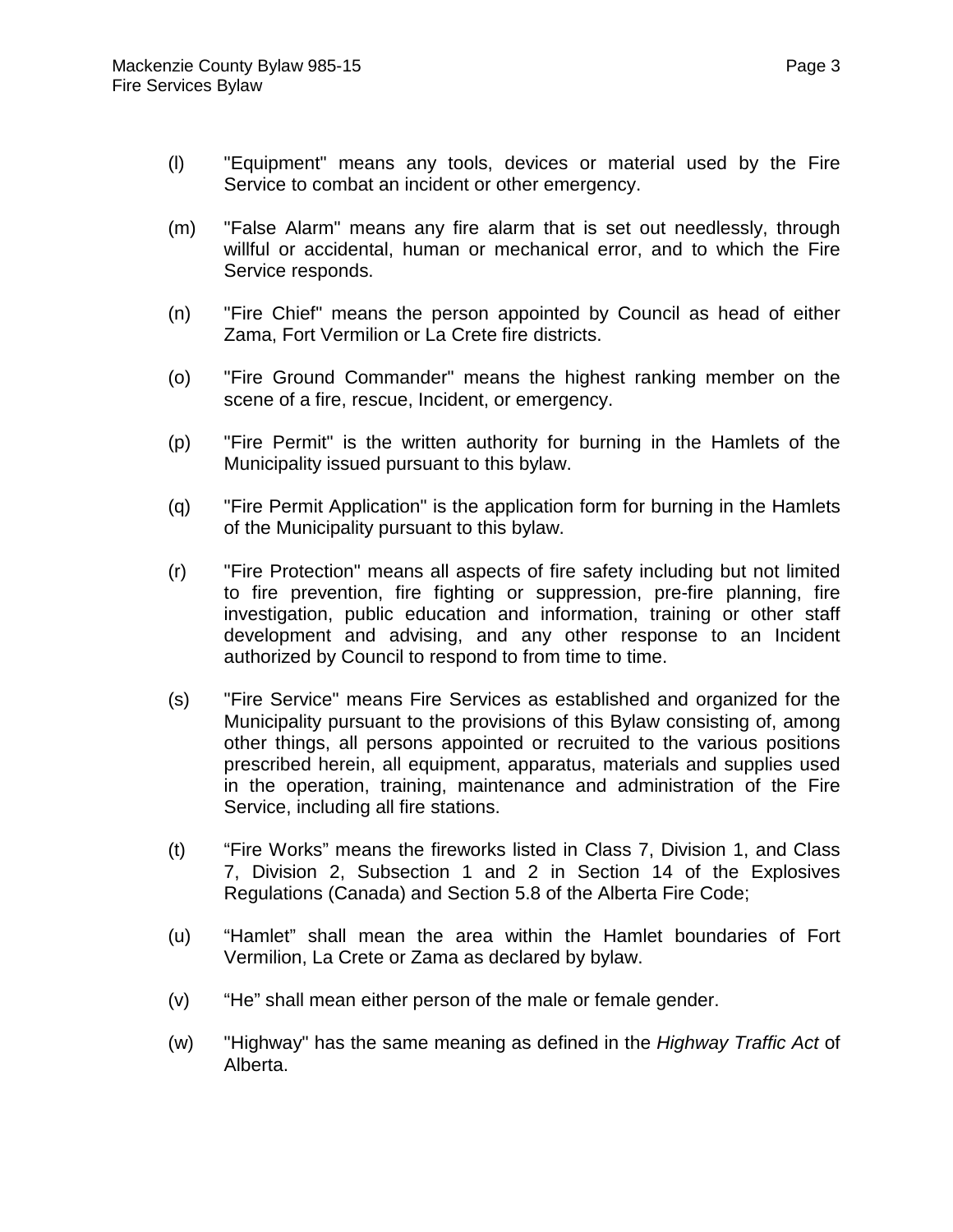- (x) "Incident" means a fire or a situation where an explosion is imminent or any other situation where there is a danger or a possible danger to life or property to which the Fire Service may respond.
- (y) "Incinerator Fire" means a fire that is confined within a non-combustible structure or container that has the draft and smoke vents thereof covered with a heavy gauge metal screen having a mesh size not larger than 7 millimeters and which is ventilated in such a manner as to preclude the escape of combustible materials including ash, which fire is set for the purpose of burning refuse, excepting plastic products.
- (z) "Member" means any person who is a duly appointed Member of the Fire Service including persons whom the Fire Ground Commander or his designate appoints as Members at the scene of an Incident.
- (aa) "MGA" means Municipal Government Act, R.S.A. 2000, c. M-26 and amendments thereto.
- (bb) "Municipality" means Mackenzie County.
- (cc) "Open Fire" shall mean any Fire which is not an Incinerator Fire, Pit Fire, Public Park Site Fire and which, without limiting the generality of the foregoing shall include grass fires, forest and brush fires, running fires, structure fires, building fires, wood scrap fires, ground thawing fires and chattel fires.
- (dd) "Peace Officer" means a Bylaw Enforcement Officer, a Special constable, a Municipal Police Officer, a member of the Royal Canadian Mounted Police, or any other person appointed by Council to enforce the provisions of this Bylaw.
- (ee) "Portable Appliance" means any appliance sold or constructed for the purpose of cooking food in the out-of-doors.
- (ff) "Prohibited Debris" means any material that when burned, will result in the release to atmosphere dense smoke or toxic air contaminants in accordance with statutes and bylaws written to protect and enhance the environment, and shall include but not be limited to materials described as:
	- i. animal cadavers;
	- ii. animal manure;
	- iii. chemicals and chemical containers;
	- iv. combustible material in automobile bodies;
	- v. combustible material in automobiles;
	- vi. household refuse;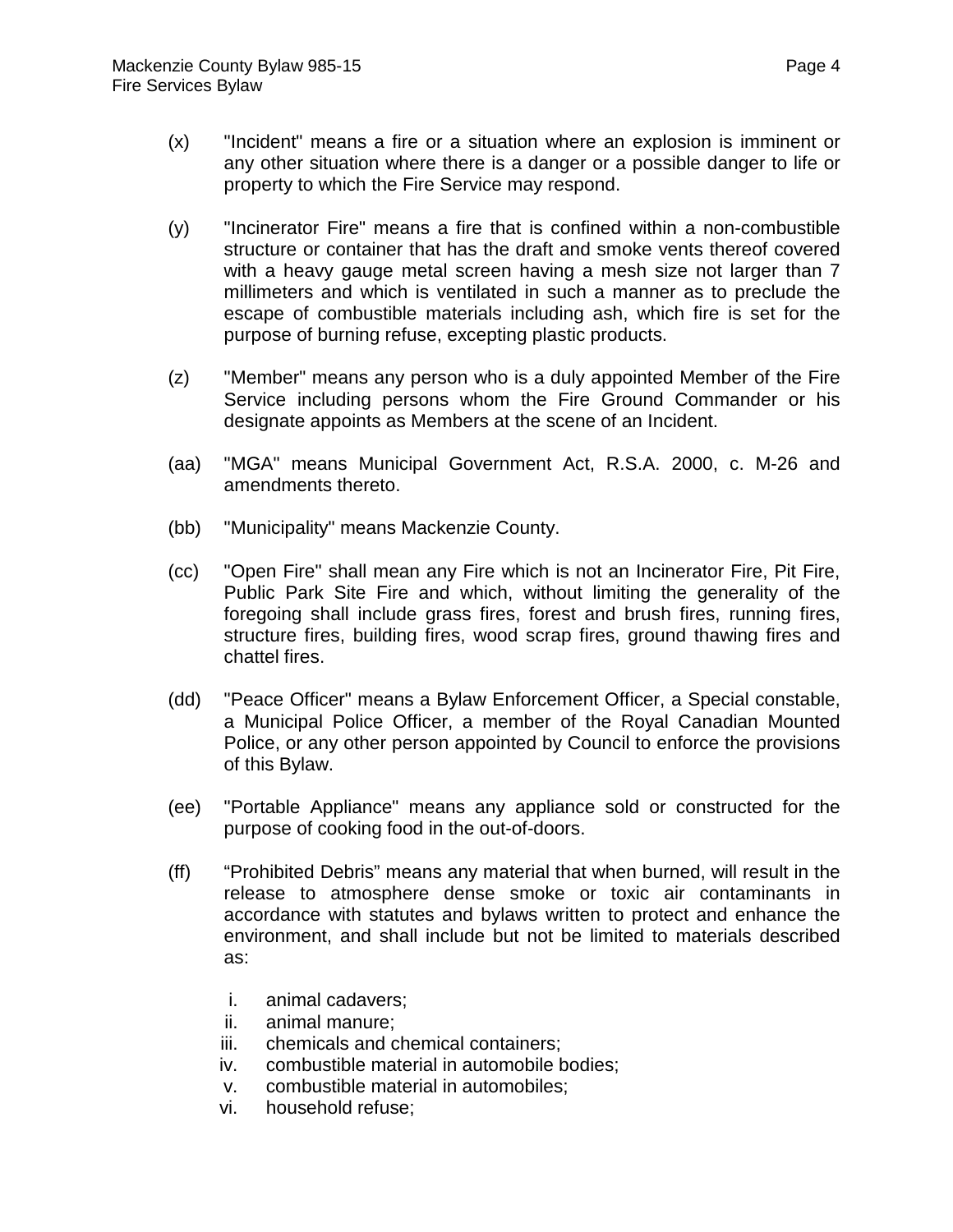- vii. non-wooden material;
- viii. paints and painting materials;
- ix. pathological waste;
- x. rubber or plastic, or anything containing or coated with rubber or plastic or similar substances;
- xi. tires;
- xii. toxic substances;
- xiii. used oil; or
- xiv. wood or wood products containing substances for the purpose of preserving wood.
- (gg) "Public Park Site Fire" means a fire on land owned or leased by the Municipality or its agents for recreational purposes and is confined to a non-combustible container supplied by the Municipality, as approved by a Fire Member, or a portable appliance, which is set for the purpose of cooking food, obtaining warmth or viewing for pleasure. Such fire may only be fueled with seasoned wood, charcoal, coal, natural gas or propane.
- (hh) "Running Fire" means a fire burning without being under the proper control of any person.
- (ii) "Safety Codes Officer" means any member certified by the Safety Codes Council of Alberta as a Safety Codes Officer for the Fire Discipline and given a Designation of Powers pursuant to the Safety Codes Act.
- (jj) "SOG" means Standard Operating Guidelines.
- (kk) "Structure Fire" means a fire confined to and within any building, structure, machine, vehicle, or contents thereof and which will or may cause the destruction of or damage to the said building, structure, machine, vehicle, or the contents thereof or surrounding area, but excluding an incinerator fire.
- (ll) "Support Activities" means those tasks that are conducted in support of Members and which are not carried out in a hazardous area and do not require specialized training or protective clothing.
- (mm) "Violation Ticket" means a ticket or similar document issued by the Municipality pursuant to the Municipal Government Act, Municipal Government Act, R.S.A. 2000, c. M-26.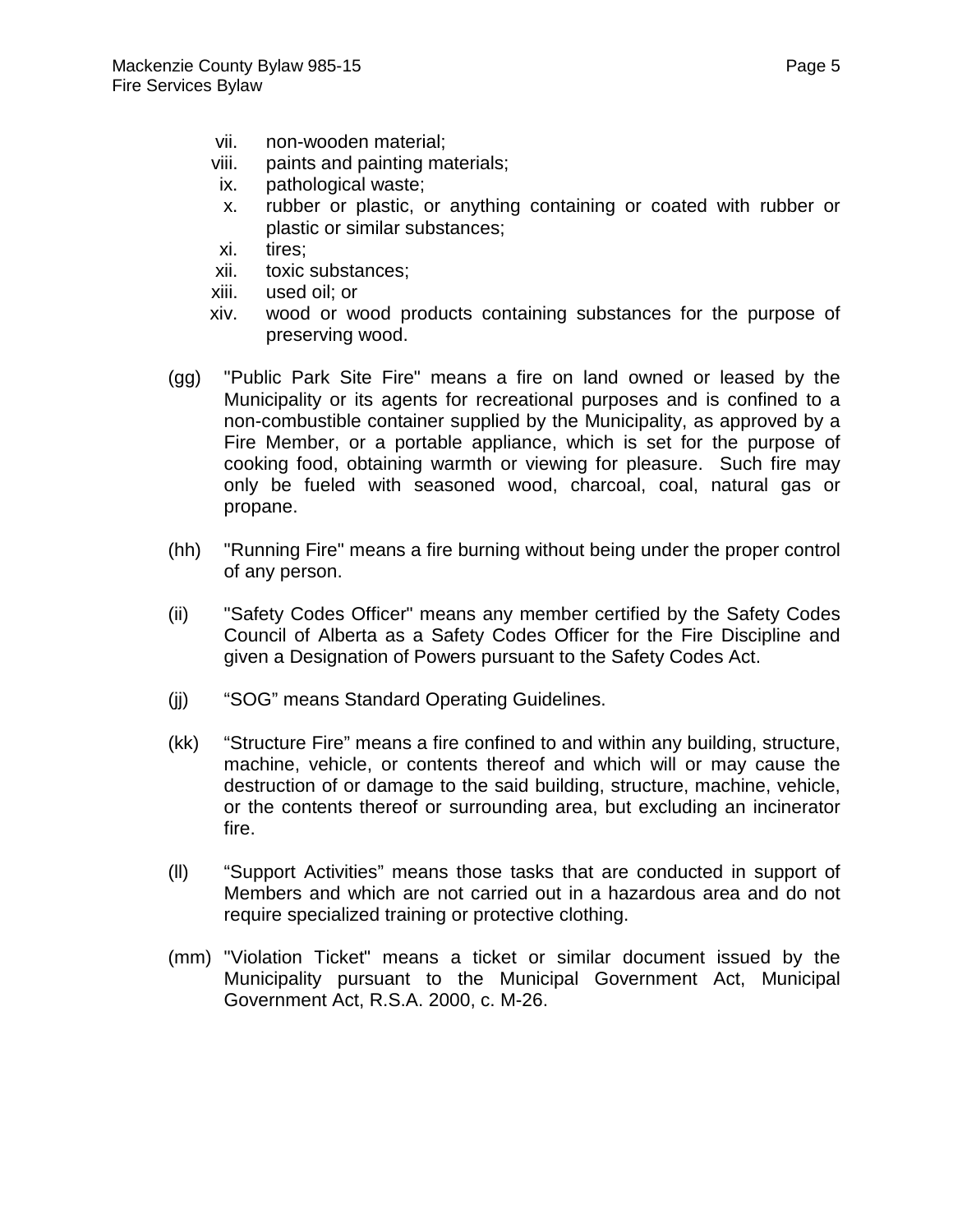#### **SECTION 4 JURISDICTION**

- 4.1 The Municipality may be divided into Fire Service areas with fire departments so located as deemed necessary by Council for the proper control and prevention of fires and other emergencies.
- 4.2 The Council may enter into a contract for the provision of Fire Services from another municipality.
- 4.3 The limits of the jurisdiction of the Fire Chief, and the officers and Members of the Fire Service will extend to the area and boundaries of the Municipality, and no part of the Apparatus shall be used beyond the limits of the Municipality without the express authorization of a written contract or agreement providing for the supply of Fire Services outside the municipal boundaries, unless permission has been granted by the CAO or designate.

#### **SECTION 5 ORGANIZATION AND ADMINISTRATION**

- 5.1 For purposes of administering this Bylaw, the Chief Administrative Officer (CAO) of the County may delegate the powers under this Bylaw to an employee(s) of the County.
- 5.2 The Fire Service for the Municipality shall consist of the CAO, Fire Chiefs, Members, Buildings, Apparatus, and Equipment as deemed necessary by Council to safeguard the safety, health and welfare of people and protect people and property.
- 5.3 The Fire Chief and Deputy Chief shall be appointed by Council for each Fire Service upon recommendation of the CAO, and from the Members of the Fire Service for a two year term.
- 5.4 The Fire Chief shall be responsible to and report on a regular basis to the CAO.
- 5.5 The Fire Service shall comply with any and all policies established by Council pertaining to the Fire Service.
- 5.6 The Fire Service shall be equipped with apparatus and equipment as approved within the annual operating and capital budgets as approved by Council.

#### **SECTION 6 FIRE SERVICE**

6.1 The Council does hereby establish a Fire Service, for the purpose of: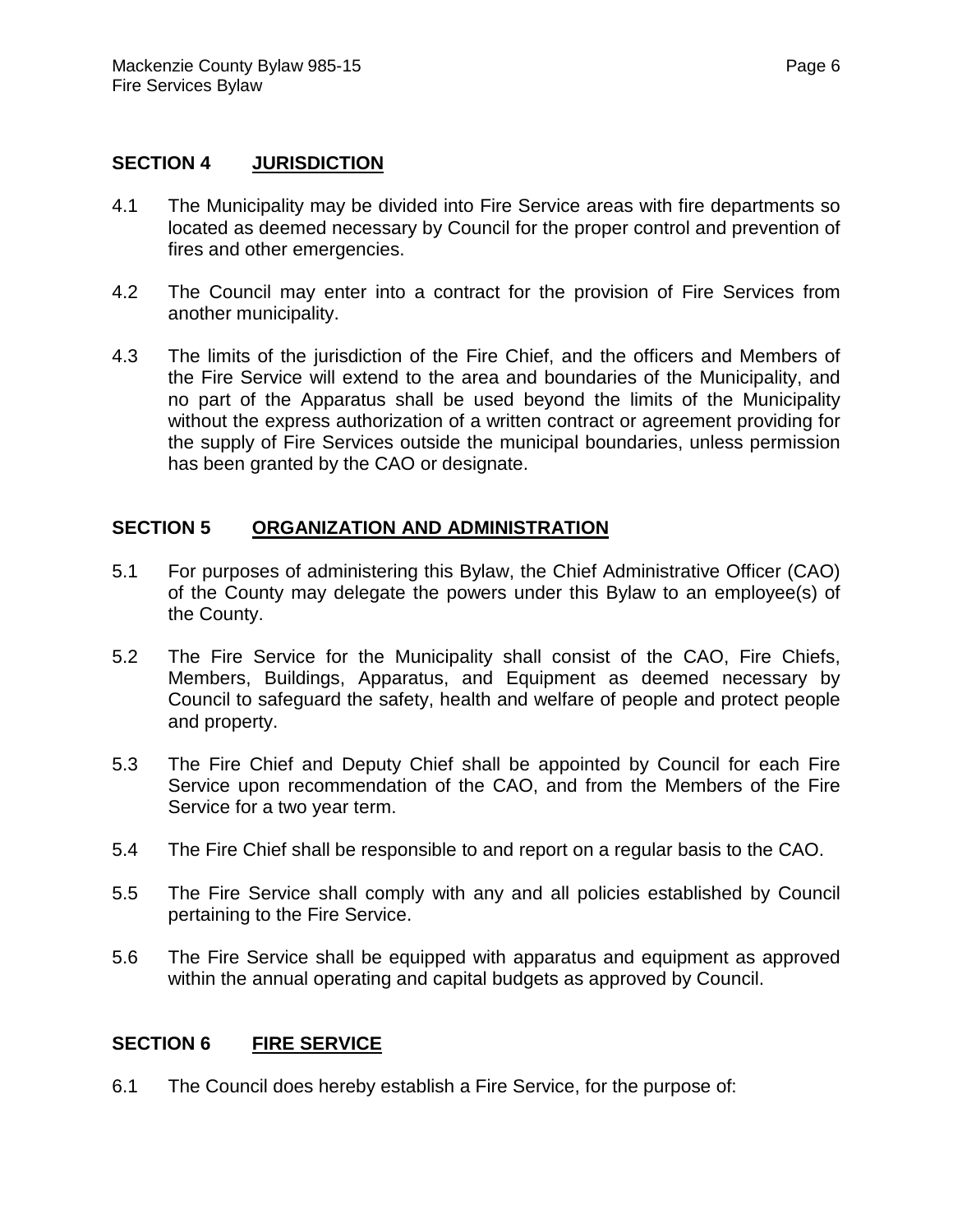- (a) preventing and extinguishing fires;
- (b) investigating the cause of fires in accordance with the Quality Management Plan approved by the Safety Codes Council;
- (c) preserving life and property and protecting persons and property from injury or destruction by fire;
- (d) providing rescue services and medical emergency response;
- (e) preventing, combating and controlling incidents;
- (f) carrying out fire inspections and investigations in accordance with the Quality Management Plan approved by the Safety Codes Council;
- (g) entering into agreements with other municipalities or persons for the joint use, control and management of fire extinguishing apparatus and equipment;
- (h) purchasing and operating apparatus and equipment for extinguishing fires or preserving life and property;
- (i) enforcing the provisions of the Safety Codes Act and its regulations; and
- (j) other services as directed by Council.
- 6.2 The priority of goals in the suppression of fire shall be as follows:
	- (a) Preservation of human life shall be the primary responsibility during fires and other emergencies.
	- (b) Limit the spread of the fire,
	- (c) Extinguish the fire,
	- (d) Minimize property damage from fire-related hazards.

## **SECTION 9 THE FIRE CHIEF**

- 9.1 The Fire Chief has responsibility over the Fire Service subject to the direction of and collaboration with the CAO.
- 9.2 The Fire Chief shall prescribe rules, regulations and policies for the ongoing organization and administration of the Fire Service including but not limited to: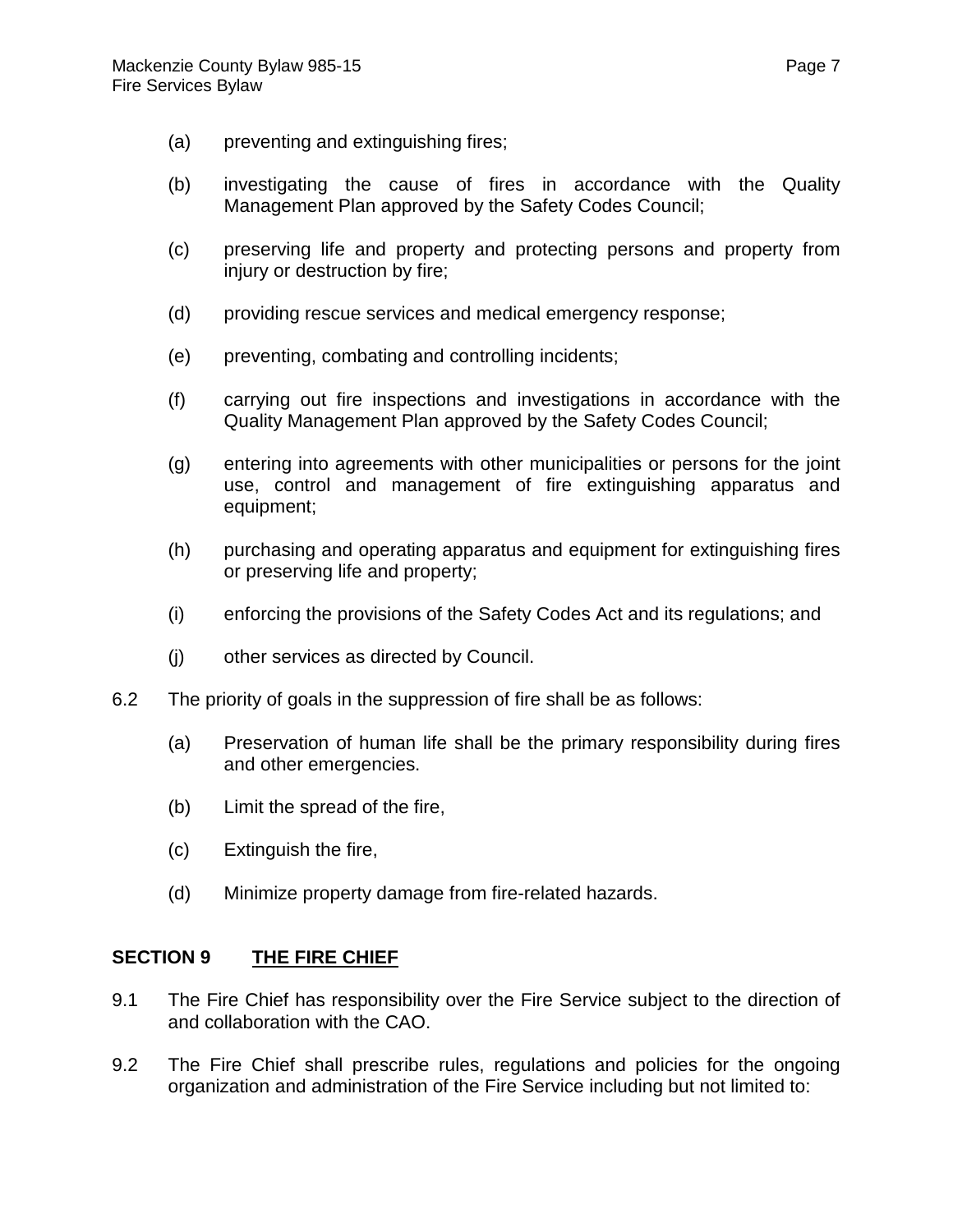- (a) the use, care and protection of Fire Service property;
- (b) the appointment, recruitment, conduct, discipline, duties, and responsibilities of the Members;
- (c) the efficient operation of the Fire Service;
- (d) ongoing training requirements
- (e) ensuring only trained persons are engaged in applicable fire suppression duties.
- 9.3 Regulations, rules or policies, made pursuant to subsection 9.2 of this Bylaw shall not be inconsistent with the legislation and regulations of the Province of Alberta.
- 9.4 The Fire Chief shall develop and propose changes to existing Standard Operating Guidelines as required.
- 9.5 The Standard Operating Guidelines do not come into force until the CAO has accepted them.

## **SECTION 10 STANDARDS APPLYING TO ALL MEMBERS**

- 10.1 All members of the Fire Services located throughout the Municipality, by way of Standard Operating Guidelines, shall be kept informed of, and comply with, expectations for attendance, punctuality; duty performance; compliance with laws, rule, regulations, and procedures; and professional behavior that contribute to the maintenance of a positive work environment.
- 10.2 Any changes to the Standard Operating Guidelines must be relayed to all members of the fire service.

## **SECTION 11 PROHIBITIONS**

- 11.1 No person shall:
	- (a) enter the boundaries or limits of an area prescribed unless he/she has been authorized to enter by the Fire Ground Commander.
	- (b) impede, obstruct or hinder a member of the Fire Service or other person assisting or acting under the direction of the Fire Ground Commander.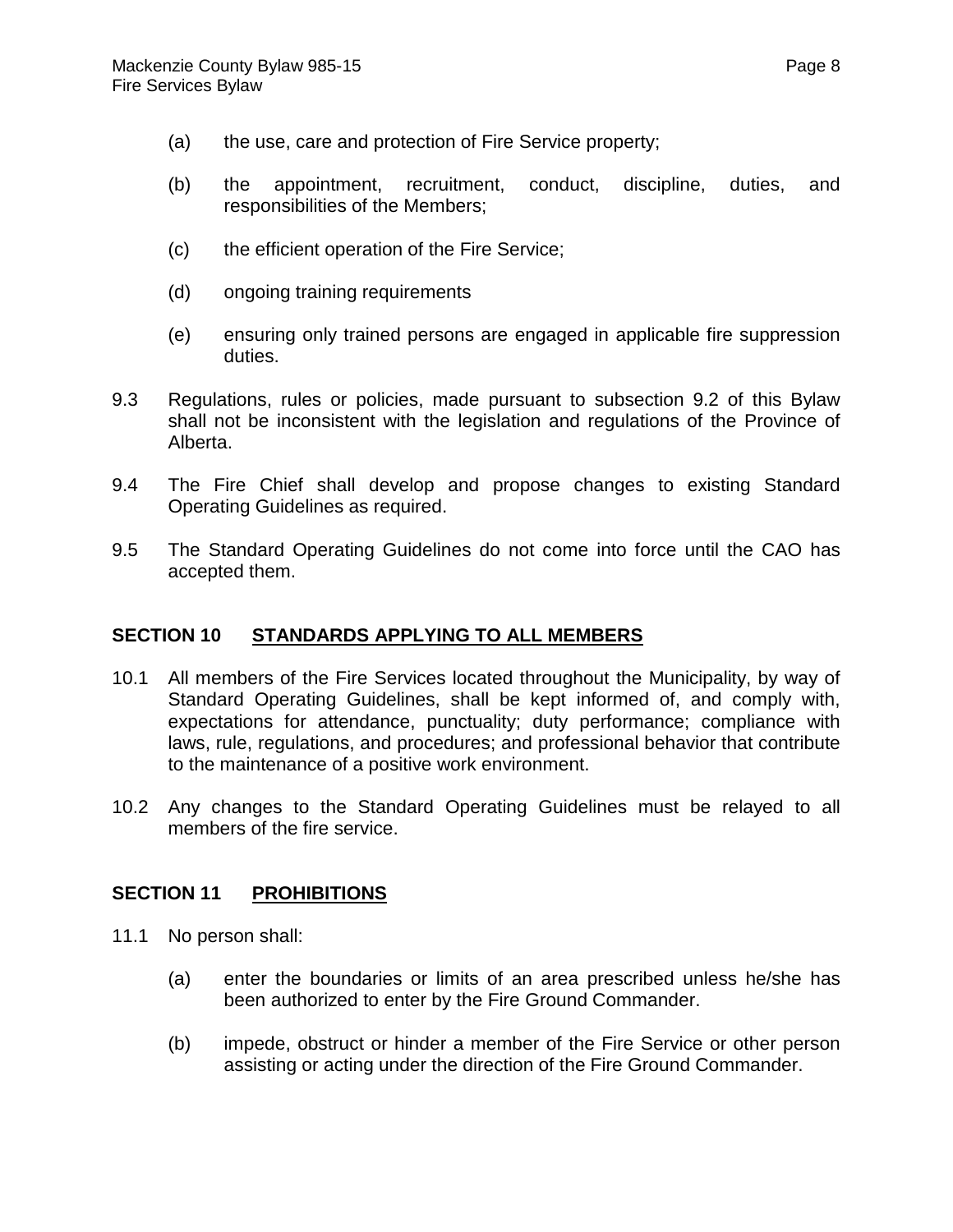- (c) falsely represent himself as a Fire Service member, or wear or display any Fire Service badge, cap, button, insignia or other paraphernalia for the purpose of false representation.
- (d) obstruct or otherwise interfere with access roads or streets or other approaches to any incident, fire alarm, fire hydrant, cistern or body of water designated for firefighting purpose or any connections provided to a fire main, stand pipe, sprinkler system, cistern or other body of water designated for firefighting purposes.
- (e) light a Pit Fire without first taking sufficient precaution to ensure that the fire can be kept under control at all times;
- (f) light a Pit Fire when the weather conditions are conducive to creating a Running Fire;
- (g) fail to take reasonable steps to control a fire for the purpose of preventing it from becoming a Running Fire or from spreading onto land other than his own;
- (h) deposit, discard or leave any burning matter of substance where it might ignite other material and cause a fire;
- (i) conduct any activity that involves the use of fire that might reasonably be expected to cause a fire, unless he exercises reasonably care to prevent the fire from occurring;
- (j) interfere with the efforts of persons authorized in this Bylaw to extinguish fires or preserve life or property;
- (k) interfere with the operation of any of the Fire Service equipment or apparatus required to extinguish fires or preserve life or property;
- (l) damage or destroy the Fire Service property;
- (m) engage in Open Fire burning in the Hamlets of the Municipality.

# **SECTION 12 FIRE PERMIT**

- 12.1 This section is only applicable within the Hamlet boundaries located within the Municipality.
- 12.2 No person shall ignite, fuel, supervise, maintain or permit any type of fire upon land owned or occupied by him or under his control within the Hamlets of the Municipality, unless: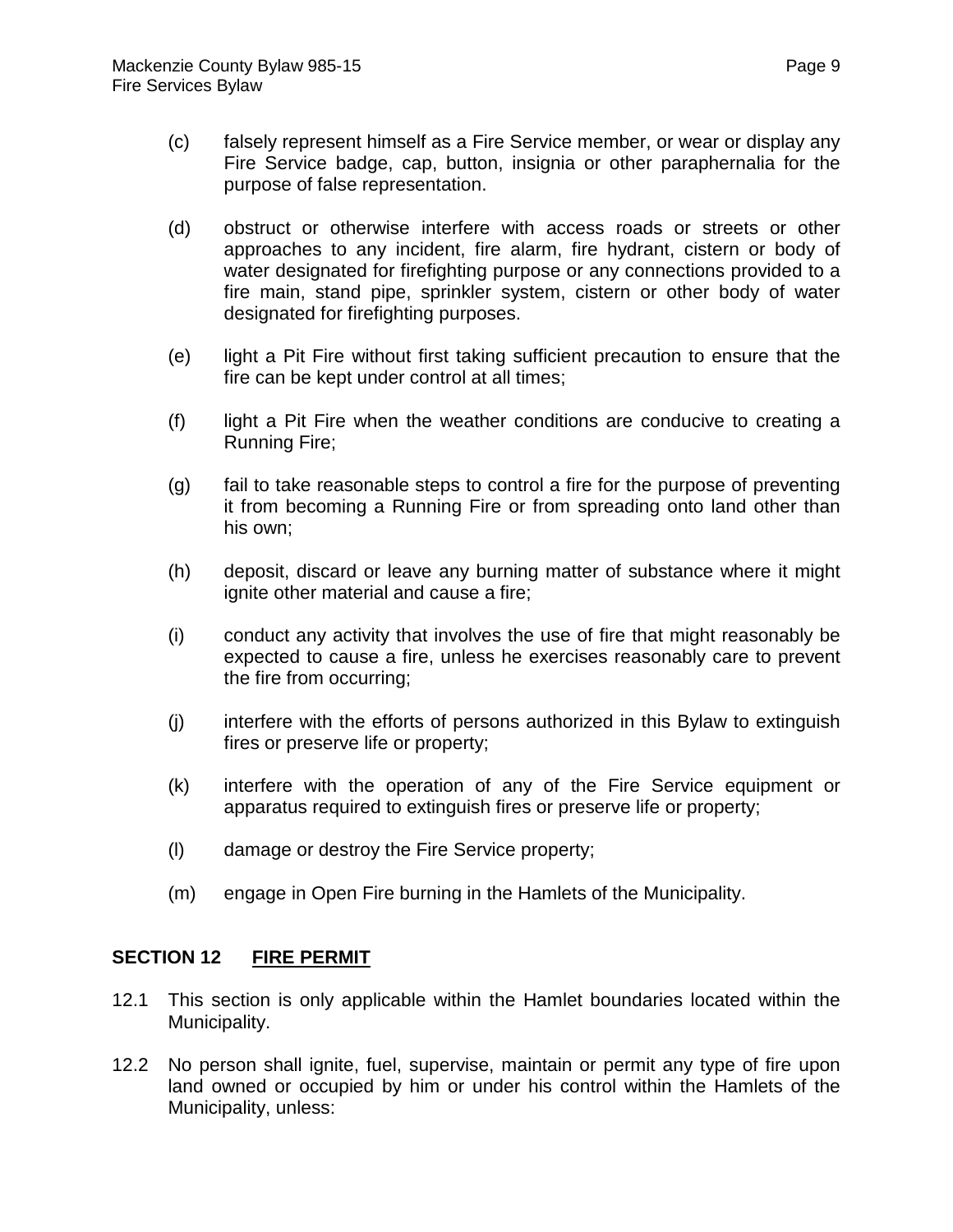- (a) the fire has been set by the Fire Service for the purpose of training its members,
- (b) the fire is a Public Park Site fire, which has an approved permit for all fire pits, or
- (c) the fire has otherwise been authorized by the Fire Service and the Province.
- 12.3 When a fire is lit under the circumstances described in subsection 12.2 when such fire is not permitted pursuant to this Bylaw the owner or occupier of the land or the person having control of the land upon which such fire is lit shall:
	- (a) extinguish the fire immediately; or
	- (b) where he is unable to extinguish the fire immediately, report the fire to the Fire Service.
- 12.5 Any person wishing to obtain a Fire Permit for a Fire Pit must complete a Fire Permit Application with the Municipality
- 12.6 Upon receipt of a proper completed Fire Permit Application with the Municipality the Fire Chief or Deputy Fire Chief will inspect the site, and may, in his discretion:
	- (a) grant a Fire Permit upon such terms and conditions as the Fire Service deems appropriate, or
	- (b) refuse to grant a Fire Permit.
- 12.7 A Fire Permit shall not be transferable.
- 12.10 The Fire Chief may, terminate, suspend or cancel a Fire Permit if the conditions surrounding the original issuance change.
- 12.11 Each application for a Fire Permit must contain the following information:
	- (a) the name and address of the applicant;
	- (b) the legal and civic description of the land on which the applicant proposes to set a fire;
	- (c) the type and description of Fire Pit construction proposed to be used;
	- (d) the signature of the applicant;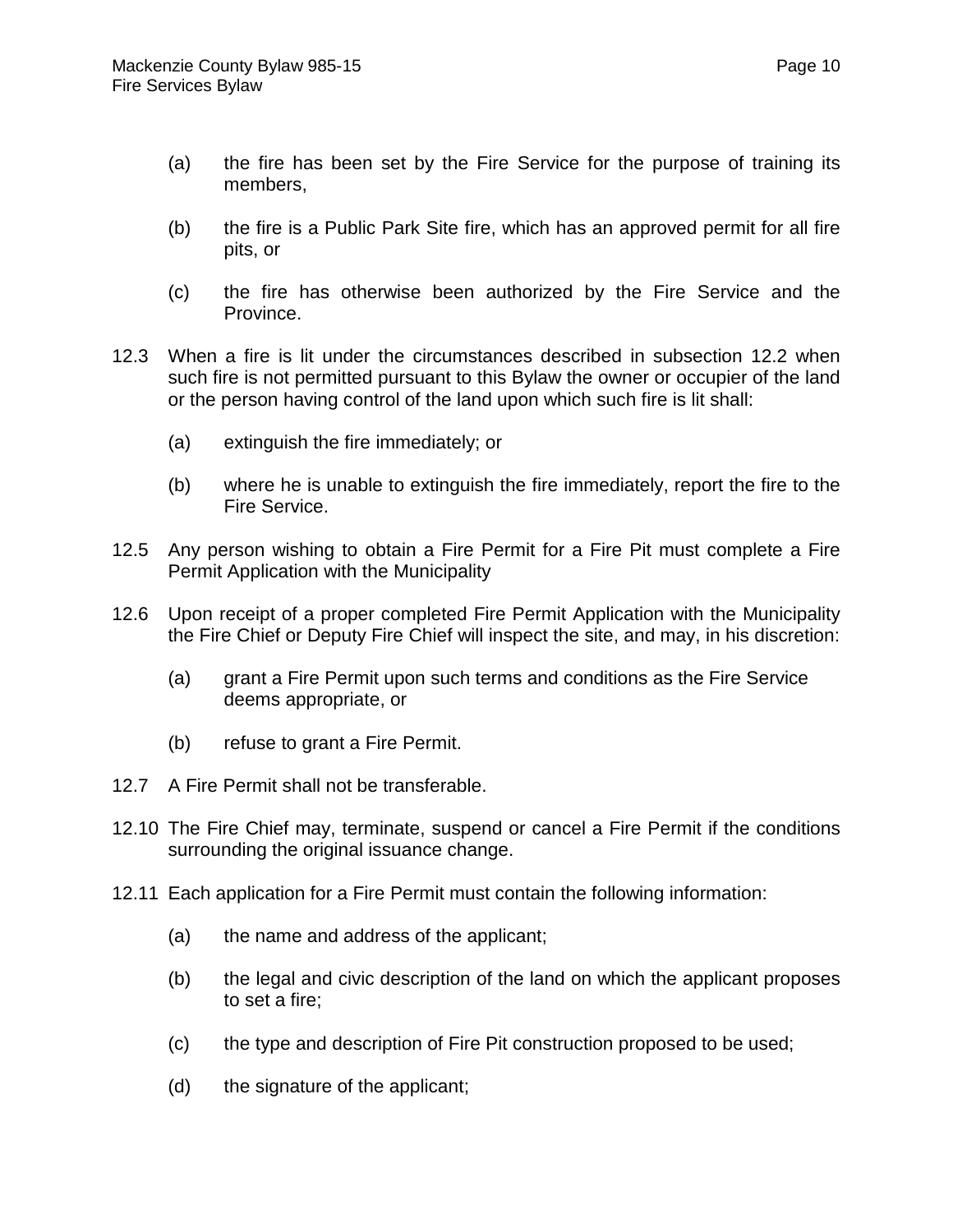- (e) the signature of the property owner or authorized agent of the owner.
- 12.12 No person shall provide false, incomplete or misleading information to the Municipality or to the Fire Service on or with respect to the Fire Permit Application.

# **SECTION 13 CONTROL OF FIRE HAZARDS**

- 13.1 This section is only applicable within Hamlet boundaries of the Municipality.
- 13.2 If Council finds within the Hamlet boundaries on privately owned land or occupied public land conditions that in its opinion constitutes a fire hazard, it may order the owner or the person in control of the land on which the fire hazard exists to reduce or remove the hazard within a fixed time and in a manner prescribed by the Council.
- 13.3 When Council finds that the order it made pursuant to subsection 13.2 has not been carried out, it may enter on the land with any equipment and any persons it considers necessary and may perform the work required to eliminate or reduce the fire hazard.
- 13.4 The Owner or the person in control of the land on which work was performed pursuant to subsection 13.2 shall on demand reimburse the Municipality for the cost of the work performed. In default of payment the Municipality may place a lien for the amount against the land and improvements on it.

## **SECTION 14 REQUIREMENT TO REPORT**

- 14.1 The Owner or his authorized agent of any property damaged by fire shall immediately report to the Fire Service particulars of the fires which are satisfactory to the Fire Chief and the CAO.
- 14.2 The owner or his authorized agent of any property containing a dangerous good(s) product which sustains an accidental or unplanned release of the dangerous good(s) product shall immediately report to the Fire Service particulars of the release which are satisfactory to the Fire Chief and the CAO.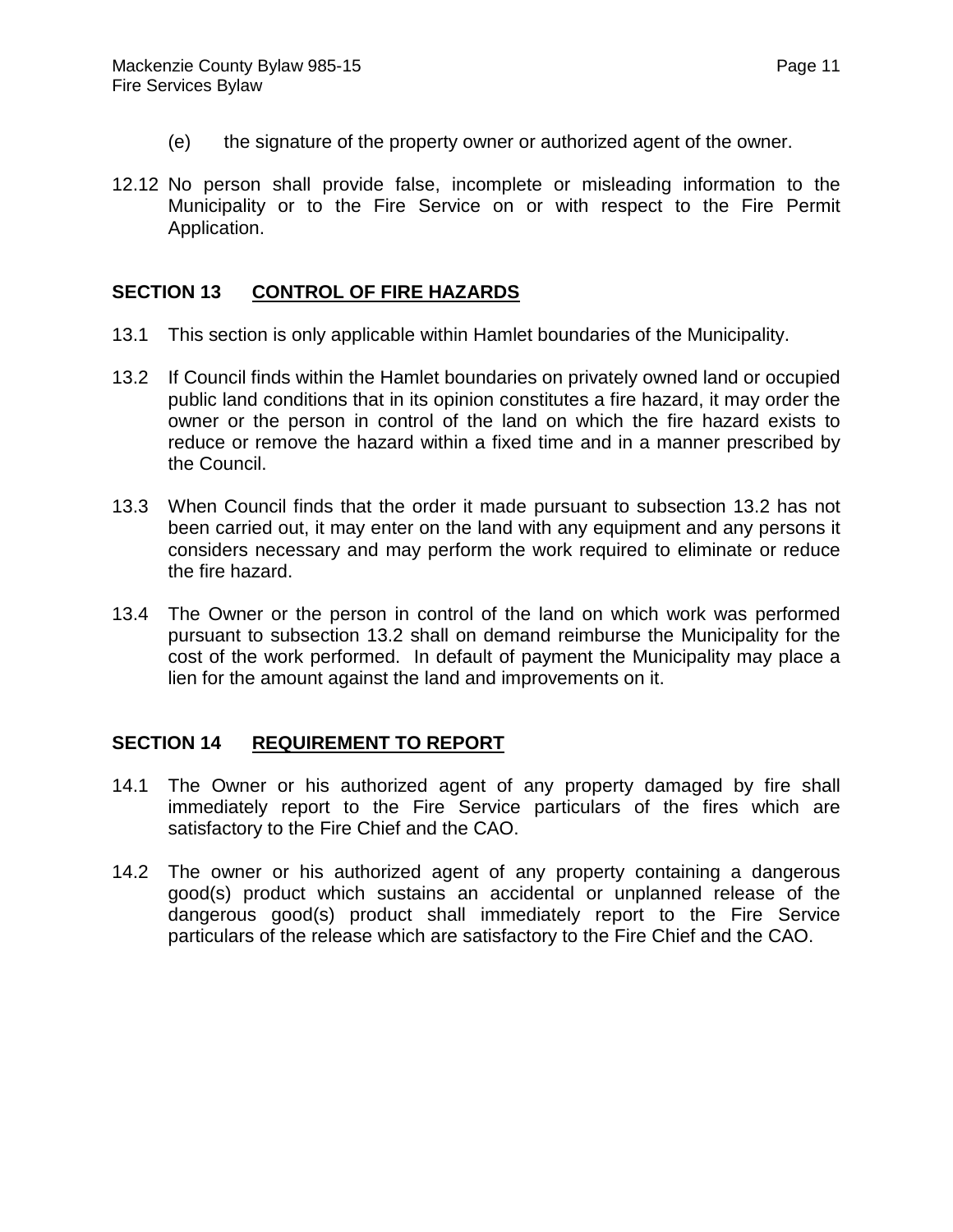# **SECTION 15 RECOVERY OF COSTS**

- 15.1 Where the Fire Service has taken any action whatsoever for the purpose of extinguishing a fire or responding to a fire call or Incident within or outside the Municipality for the purpose of preserving life or property from injury, destruction by fire or other Incident within or outside the Municipality, including any such action taken by the Fire Service on a False Alarm, the Municipality shall, in respect of any costs incurred by the Municipality in taking such action, charge any costs incurred by the Municipality:
	- (a) to the vehicle owners involved in the incident;
	- (b) the owner of the land or in possession where the Incident occurred; or
	- (c) the owner of property where the person in possession and control of property which is the situate of the Incident if not located on privately owned land.
	- (d) Emergency response units responding to an incident but not utilized to rectify the emergency shall not be charged, subject to the minimum charge as identified in agreements in place with Alberta Transportation, and Environment and Sustainable Resource Development (ESRD).
- 15.2 Where the Fire Services has provided services for the purpose of, but not be limited to:
	- (a) occupant load determination,
	- (b) fire inspections,
	- (c) fire investigations, and
	- (d) fire permits,

the Municipality shall, in respect of costs incurred by providing the service, charge such fees as set out in the Fee Schedule Bylaw.

- 15.3 The schedule of costs and fees to be charged by the Municipality for services rendered pursuant to this Bylaw shall be set out in the Fee Schedule Bylaw.
	- (a) The fees and charges set out in the Fee Schedule Bylaw may be amended by Council as determined from time to time when deemed necessary.
- 15.4 In respect of the costs or fees described in subsections 15.1, 15.2 and 15.3.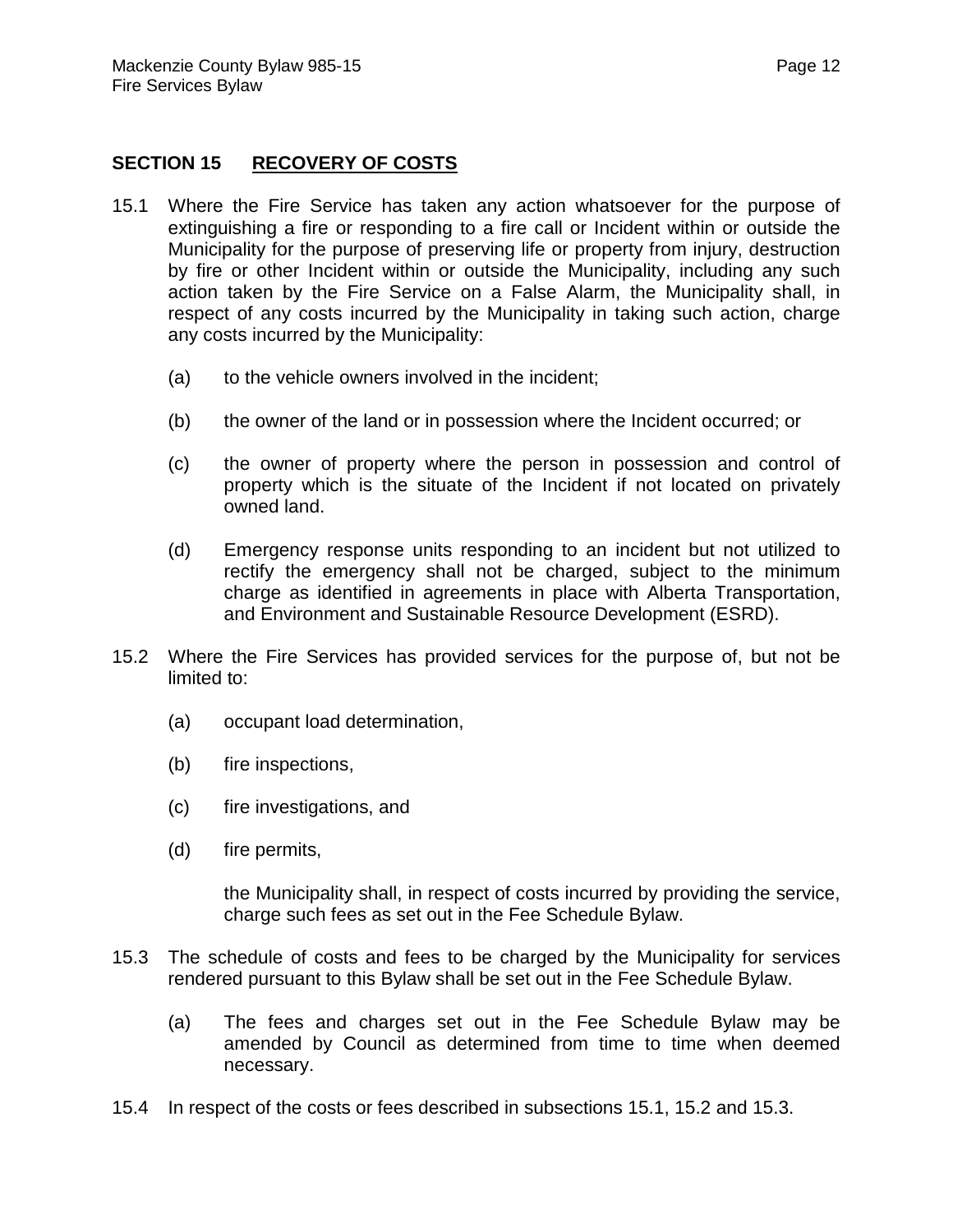- (a) the Municipality shall recover such cost or fee as a debt due and owing to the Municipality; or
- (b) in the case of action taken by the Fire Service in respect to land within the Municipality, where the cost or fee is not paid upon demand by the Municipality, then in default of payment, such cost or fee shall be charged against the land as taxes due and owing in respect of that land, or
- (c) in the case of action taken by the Fire Service in respect to Incidents involving motor vehicles the municipality shall take any collection action it deems necessary if the amount levied by the municipality is not paid within sixty (60) days.

#### **SECTION 16 FEE RATES FOR FIRE SERVICES**

16.1 Fees pursuant to this Bylaw shall be paid in accordance with the Mackenzie County Fee Schedule Bylaw.

## **SECTION 17 OFFENCES AND PENALTIES**

- 17.1 Penalties shall be applicable as per the Mackenzie County Fee Schedule Bylaw in place at the time of the offence.
- 17.2 A Peace Officer who finds a person violating or who has reasonable and probable grounds to believe that a person has violated any provisions of this Bylaw may give a written notice of intention to prosecute, in the form of a Part Two Provincial Violation Ticket, setting forth the date, time, and place of the offence, briefly indicating the nature of the offence.
- 17.3 The Court convicting a person of a violation of this Bylaw may order that in default of payment of a fine imposed on such conviction, the defendant shall be imprisoned for a period of not more than six months.

## **SECTION 18 VIOLATION TICKET**

18.1 A Peace Officer may issue a Violation Ticket as specified in the Mackenzie County Fee Schedule Bylaw.